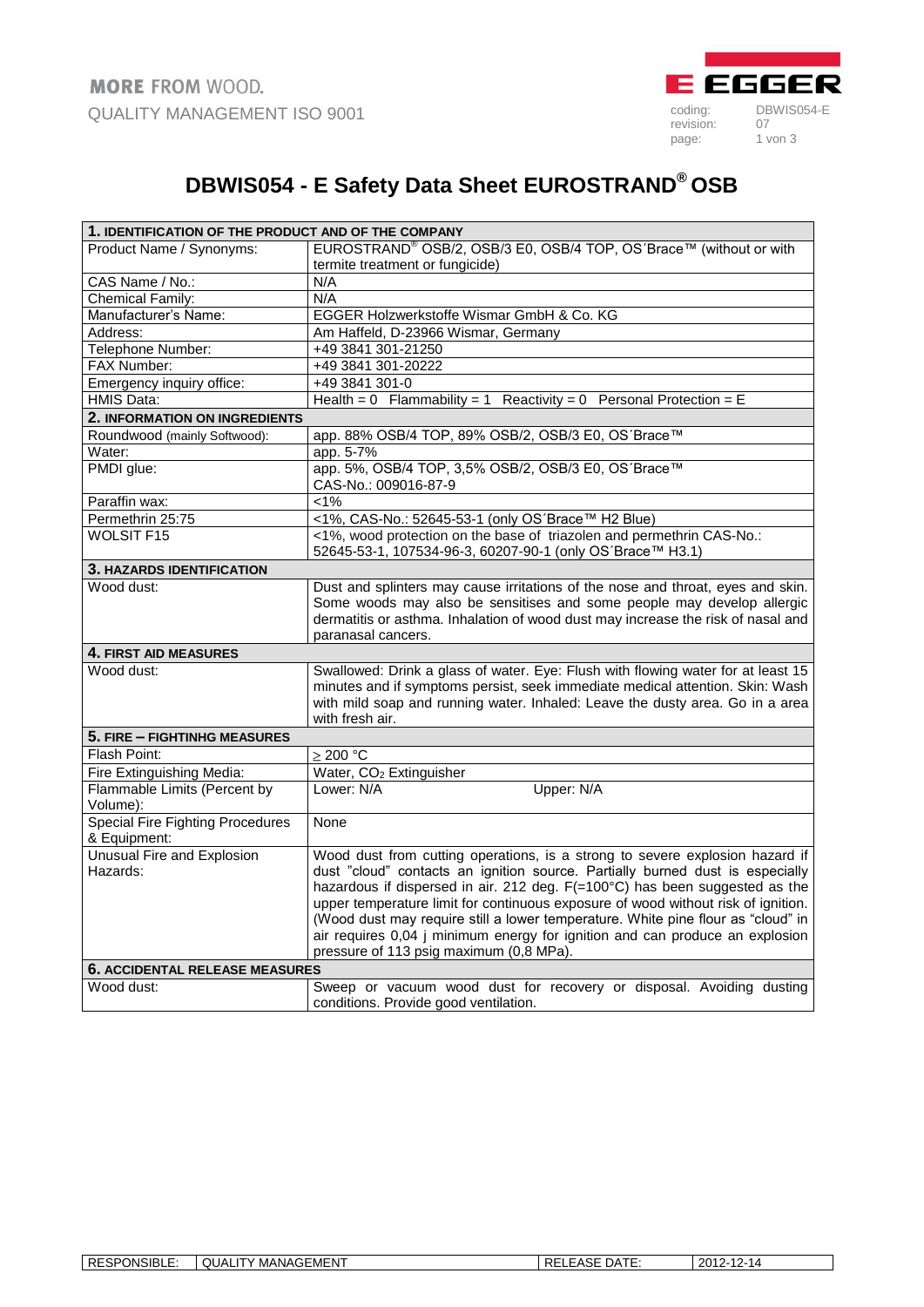

| 7. HANDLING AND STORAGE                                                                                                                                                                                                        |                                                                                                             |  |
|--------------------------------------------------------------------------------------------------------------------------------------------------------------------------------------------------------------------------------|-------------------------------------------------------------------------------------------------------------|--|
| Precautions to be taken in                                                                                                                                                                                                     | The boards should be stored in dry and well ventilated areas away from                                      |  |
| handling and storing:                                                                                                                                                                                                          | sources of heat, flame or sparks.                                                                           |  |
|                                                                                                                                                                                                                                | Avoid hot, humid storage or contact with drying oils (spontaneous heating<br>÷,                             |  |
|                                                                                                                                                                                                                                | is possible).                                                                                               |  |
|                                                                                                                                                                                                                                | Partially burned or scorched board can be hazardous to store.                                               |  |
|                                                                                                                                                                                                                                | Avoid generation of explosive levels of wood dust in the air.                                               |  |
|                                                                                                                                                                                                                                | Follow good housekeeping practices; clean up areas where wood dust.<br>$\sim$                               |  |
|                                                                                                                                                                                                                                | Avoid the excessive accumulation of this combustible material.                                              |  |
|                                                                                                                                                                                                                                | Follow good hygienic practice. Wash frequently, wear clean work clothing.                                   |  |
| 8. EXPOSURE CONTROL / PERSONAL PROTECTION                                                                                                                                                                                      |                                                                                                             |  |
| All work with these boards should be carried out in such a way as to minimize the generation of dust, gas and                                                                                                                  |                                                                                                             |  |
| vapours. Under factory conditions, sawing, drilling, sanding etc should be done with equipment fitted with exhaust<br>devices capable of removing dust, gas and vapour at source. Hand power tools should only be used in well |                                                                                                             |  |
|                                                                                                                                                                                                                                | ventilated areas so as to avoid the spread of dust, gas and vapour. Storage and work areas should be well   |  |
|                                                                                                                                                                                                                                | ventilated. Work areas should be cleaned at least daily and dust removed by vacuum cleaning or wet sweeping |  |
| method.                                                                                                                                                                                                                        |                                                                                                             |  |
| Effects of Overexposure:                                                                                                                                                                                                       | Avoid prolonged or repeating breathing of wood dust in air. Repeated                                        |  |
|                                                                                                                                                                                                                                | exposures (even below 5 mg/m <sup>3</sup> ) to certain wood dusts can produce allergic                      |  |
|                                                                                                                                                                                                                                | responses in a few sensitive individuals. Avoid repeated or prolonged contact                               |  |
|                                                                                                                                                                                                                                | with the skin. Id allergy such as conjunctivitis, retinitis, dermatitis, asthma, or                         |  |
|                                                                                                                                                                                                                                | bronchitis develops, it may be necessary to remove the sensitised worker from                               |  |
|                                                                                                                                                                                                                                | further exposure to wood dust.                                                                              |  |
| Personal Protective Equipment (during processing)                                                                                                                                                                              |                                                                                                             |  |
| <b>Respiratory Protection (Specify</b><br>Type):                                                                                                                                                                               | Approved respirator under dusty conditions recommended.                                                     |  |
| Protective gloves:                                                                                                                                                                                                             | Recommended to reduce skin contact, except where moving machinery parts                                     |  |
|                                                                                                                                                                                                                                | expose fingers to hazards.                                                                                  |  |
| Eye Protection:                                                                                                                                                                                                                | Safety glasses recommended.                                                                                 |  |
| <b>Skin Protection:</b>                                                                                                                                                                                                        | Wash with mild soap and water. Do not scratch or rub the skin if it becomes                                 |  |
|                                                                                                                                                                                                                                | irritated. Wash work clothes regularly and separate from other clothes.                                     |  |
| Other Protective Equipment:                                                                                                                                                                                                    | None                                                                                                        |  |
| Ventilation                                                                                                                                                                                                                    |                                                                                                             |  |
| Local Exhaust:                                                                                                                                                                                                                 | The requirements of the "TA Luft" or other locally valid legal regulations are to                           |  |
|                                                                                                                                                                                                                                | be kept. Due to the potential of wood dust when suspended in air, precautions                               |  |
|                                                                                                                                                                                                                                | should be taken to prevent sparks or other ignition sources in ventilation                                  |  |
|                                                                                                                                                                                                                                | equipment. Use of totally enclosed motors is recommended.                                                   |  |
| 9. PHYSICAL AND CHEMICAL PROPERTIES:                                                                                                                                                                                           |                                                                                                             |  |
| physical state:                                                                                                                                                                                                                | solid                                                                                                       |  |
| Appearance:                                                                                                                                                                                                                    | yellow to brownish                                                                                          |  |
| Odour:                                                                                                                                                                                                                         | like softwood                                                                                               |  |
| Molecular Weight:                                                                                                                                                                                                              | N/A                                                                                                         |  |
| Boiling Point Deg. °C:                                                                                                                                                                                                         | N/A<br>N/A                                                                                                  |  |
| Melting Point Deg. °C:<br>Specific Gravity kg/m <sup>3</sup> :                                                                                                                                                                 |                                                                                                             |  |
| Vapour Density (Air = $1$ )                                                                                                                                                                                                    | $600 - 650$<br>N/A                                                                                          |  |
| Percent Volatile:                                                                                                                                                                                                              | N/A                                                                                                         |  |
| PH:                                                                                                                                                                                                                            | N/A                                                                                                         |  |
| <b>Evaporation Rate</b>                                                                                                                                                                                                        | Insoluble                                                                                                   |  |
| Butyl Acetate = $1$ :                                                                                                                                                                                                          |                                                                                                             |  |
| <b>10. STABILITY AND REACTIVITY:</b>                                                                                                                                                                                           |                                                                                                             |  |
| Stability:                                                                                                                                                                                                                     | Unstable:<br>Stable: X                                                                                      |  |
| Incompatibility (materials to                                                                                                                                                                                                  | Oxidising agents and drying oils.                                                                           |  |
| Avoid):                                                                                                                                                                                                                        |                                                                                                             |  |
| Hazardous Decomposition                                                                                                                                                                                                        | Thermal-oxidative degradation of wood produces irritating and toxic fumes and                               |  |
| Products:                                                                                                                                                                                                                      | gases, incl. CO, aldehydes and organic acids.                                                               |  |
| Hazardous Polymerisation:                                                                                                                                                                                                      | Will Not Occur: X<br>Will Occur:                                                                            |  |
| Conditions to Avoid:                                                                                                                                                                                                           | Wood dust is extremely combustible. Keep in a cool, dry place away from                                     |  |
|                                                                                                                                                                                                                                | ignition sources.                                                                                           |  |